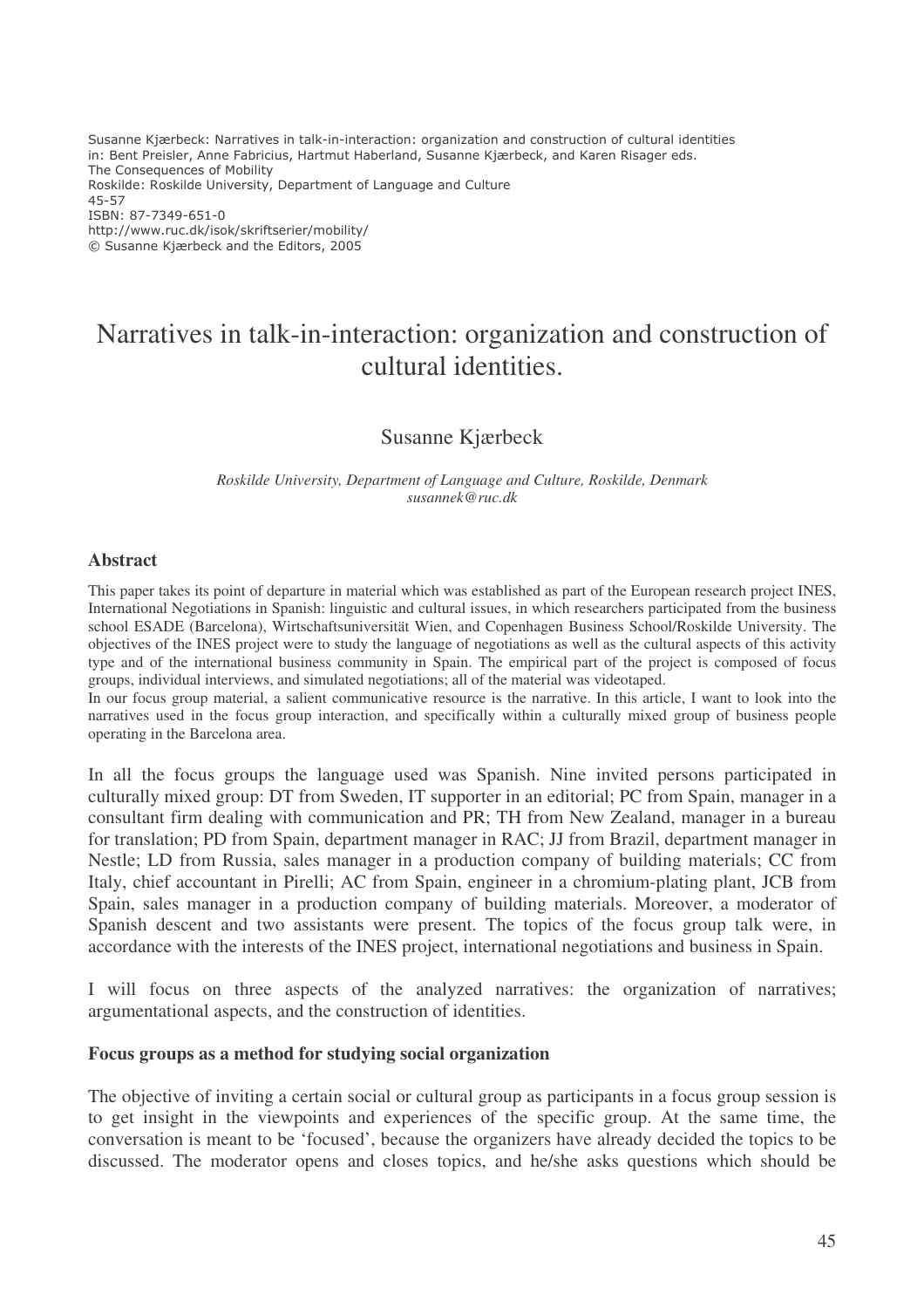answered by the invited participants. But in spite of this management of the conversation, the method is seen as providing an extraordinary insight in the participants' knowledge, beliefs and motivations. The reason why focus groups are especially suited for giving this type of insight is the fact that they are performed as social interaction in the group, and through interaction the participants show each other and the research group how they structure and organize their social world (Hughes and Dumont, 1993). Nevertheless, it seems important to be aware of situational factors, which makes every interaction special – for example the local developments of the talk and the influence of the researchers in a specific situation.

In our case, the moderator was very conscious of making room for unregulated talk between the participants. This is particularly important when the idea is to use focus group data for studying cultural aspects. The focus group can only give access to the language and the concepts participants use to structure their social world, if they are given room to speak. Hughes and Dumont (1993: 776) see this method as a phenomenological approach to cultural analysis:

'In their reliance on social interaction, focus groups can also help researchers identify cultural knowledge that is shared among group members as well as to appreciate the range of different experiences individuals within a group may have. Each of these brings researchers closer to a phenomenological understanding of a cultural group'.

And in this search for the participants' perspective narratives seem to be a very useful communicative resource, as a sense making form which expresses the speaker's interpretation of events and experiences. In the extensive literature on narratives, it is shown how people make sense of their experiences through narratives (see Mishler, 1986; Polkinghorne, 1988; Bruner, 1990; Czarniawska, 1997 and 1998).

## **What is a narrative in talk-in-interaction?**

Within the field of talk in interaction there is a wide literature on the analysis of conversational story-telling, I am here referring to the work carried out by ethnomethodology and conversation analysis (e.g. Sacks 1974, 1992; Jefferson, 1978). This literature has focused on the special management of the turn taking system, which occurs in story-telling, on the sequential organization of the talk which precedes the story-telling and the talk which follows, and on the topical relation between the story eliciting talk, the story unit, and the subsequent talk

The interactional narratives in our material do have a series of features in common with the conversational story:

A story is articulated with ongoing talk. It must be 1: introduced into conversation, and 2: exited in such a way as to reengage or fit with other topical talk (Jefferson, 1978; Maynard 1988).

The story is a way of packaging or presenting the facts of one's own or another's/others' experience.

Story-telling is an interactional accomplishment, it is sequentially organized, and the recipients are an active part in the story-telling activity (Sacks, 1974; Jefferson, 1978)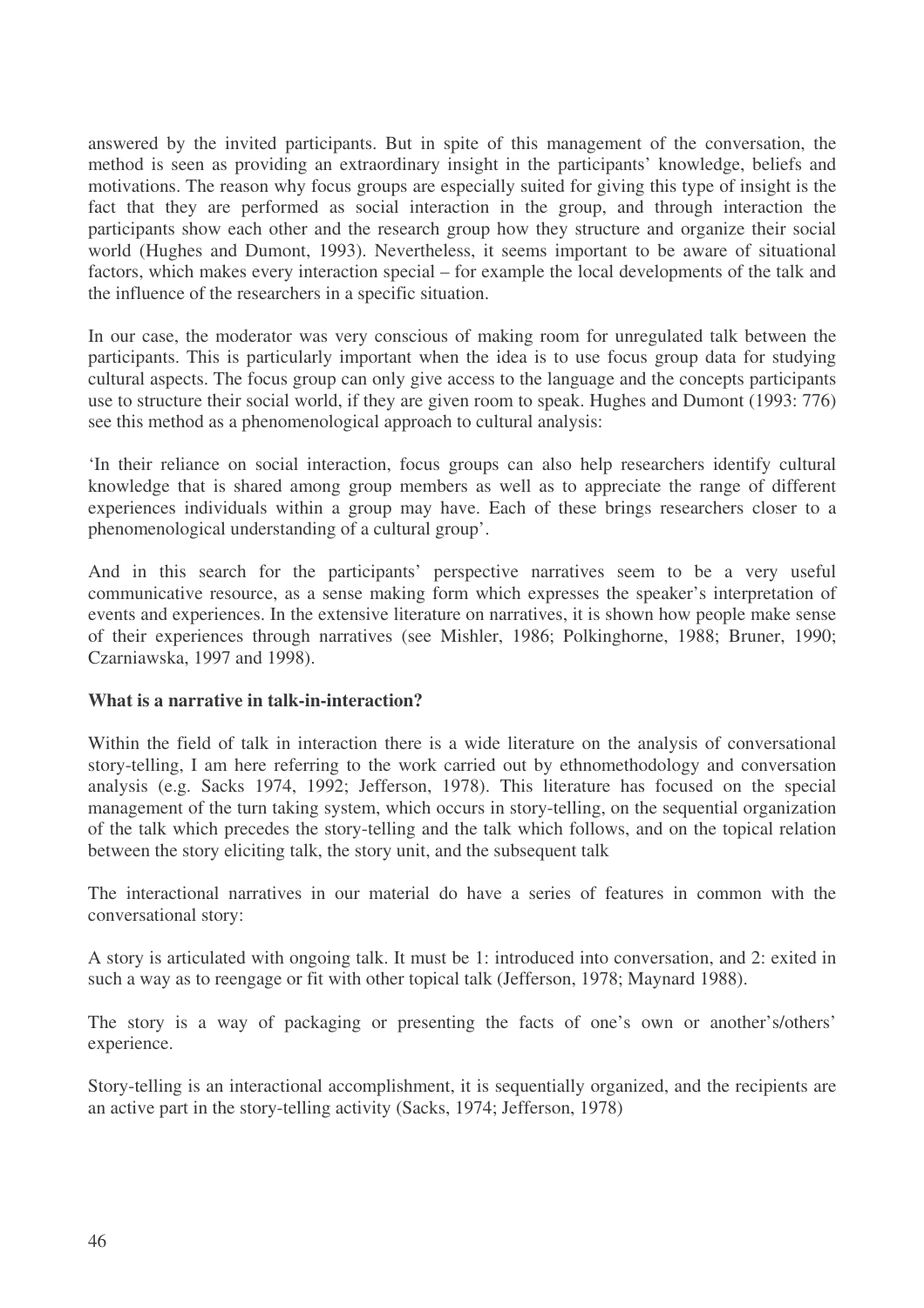Stories take more than one utterance at talk, and during the story-telling the primary speaker has the right and obligation to keep the turn until the completion of the story.

During the telling of a story the recipient(s) must: refrain from taking a turn except to make remarks demonstrating that the story is being followed and understood or asking questions that relate directly to what is being told; at the end of the telling, demonstrate understanding by for example making comments demonstrating that the story has been understood, or by undertaking to tell a next story (Polanyi, 1987; Sacks, 1974)

In the story there is a recognizable punch line, and very often a prototypical display of story completion, a return 'home' (Jefferson, 1978; Sacks, 1974 and 1992). After the completion of the story and if the recipient's talk is not produced, the teller can do different kinds of work in order to elicit participation from the recipient (can produce a secondary ending, an assessment, request the recipient's comment).

The relationship of a story to subsequent talk is negotiated between the teller and the recipients.

In my data, all the above mentioned features are shared, but what distinguishes the narratives, I have here, from the story (in CA-terms, this also counts for Polanyi and Quasthoff) are the following:

the telling of a general story, and not of a specific event. The narrative is presented as a personal experience which can be generalized, the repetitive experience which one can have over and over again.

following the general story, an opinion or moral is extracted from the story. This opinion segment seems to be a systematic element in the narrative, and this is what makes it an argumentational unit.

Based on action analysis, and due to the organizational systematicity of the narratives, 'narrative' is suggested as a denomination, which covers the whole package, including the three mentioned elements, and not just the general story, the stretch of talk which is completed with the production of the 'punch line' of the story (for the notion of 'punch line' see Sacks, 1992: vol II, pp.478-483). This implies that the element opinion/moral is treated as part of the unit, and not as "subsequent talk" as it usually is in the conversation analytic tradition, which focuses on the organization of turn-taking.

In the following, I will analyze two examples of narratives. First, I will analyze the organization of the narratives, and then I will look into the construction of cultural identities which takes place.

#### **Organization of the narrative**

The first narrative is produced by the Swedish person DT; it can be found in the transcript of narrative 1 in the appendix, line 6-30.

This narrative relates to previous viewpoints of the Russian, LD, and the New Zealander, TH, which sustain that cultural differences do not exist. The content of the narrative is anticipated by DT's objection 'don't don't tell me there are no cultural differences' in line 1, and by producing a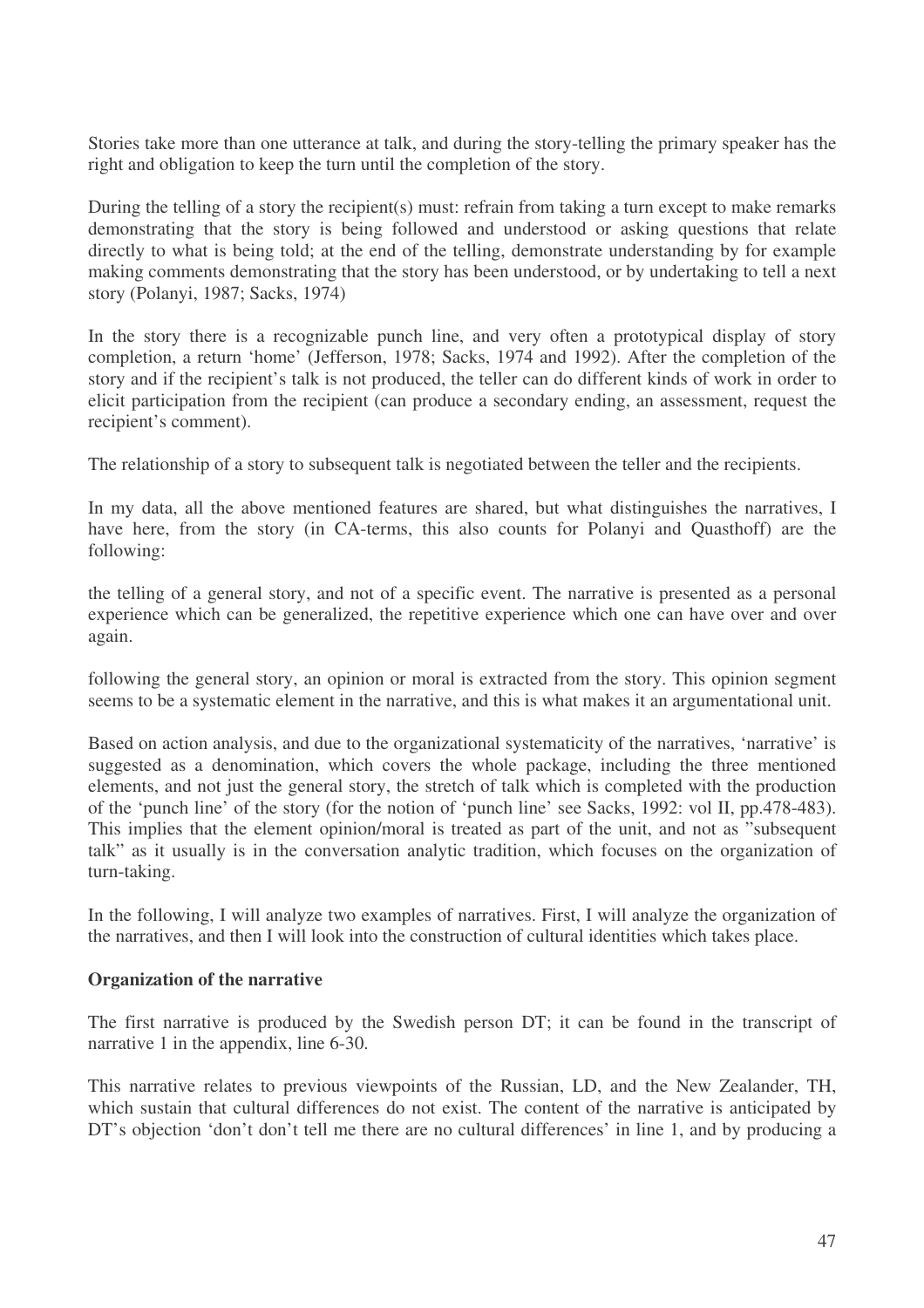narrative, the speaker is here accounting for his disagreement. What follows is a narrative about cultural differences between Spanish and Swedish behavior when these groups go to a bar together.

#### Narrative 1:

The story entry device of this narrative is expressed in line 6-7: 'I don't know I know for example the Swedes who live here (.) that is not in negotiation but in general'. By initiating his turn with 'I don't know' DT formats his talk as a mitigated disagreement with the viewpoint expressed by LD in the previous turn. And by expressing his lack of knowledge, and in this case his lack of recognition, and contrasting it with an expression of knowledge 'I know for example the Swedes who live here...' the topic of 'the Swedes who live here' is introduced as a relevant topic to the previous talk. Moreover, through the formulation 'that is not in negotiation but in general' the introduced topic and the subsequent talk is related to the more general themes of the conversation, namely business negotiations and cultural differences. This entry device links the talk to be produced with other topical talk, but it does not project the story format as such. Different communicative activities and formats could follow this introduction.

The general story is produced in line 7-26, where the punch line is to be found in line 9: 'They don't even know how to pay because someone always gets ahead' and this punch line is extended and explained in line 11-15 **'**so so they think hey how generous right how good right and they don't understand'. This climax is reacted to by the recipients who laugh loudly and comment on the story in line 16-21. We have here a funny story. It is proposed as such by the speaker who highlights the funny part by displaying and explaining the cultural misunderstanding and by laughing himself in line 17-19.

After the punch line the teller DT continues the turn in the format of an assessment, but in reality he connects with the general story again, and continues the story in a very vivid way.

The consequences in the form of the opinion or moral of the general story follows in 28-30: 'so one way or the other you have you have you have to adapt (0.6) and (1.0) pay so to speak run and pay before all the others  $(0.5)$  to be on good terms  $(0.7)$  that is  $(0.6)$  it is it is very difficult to adapt to this because in addition you are not aware'.

The next narrative, narrative 2 in the appendix is produced by the Spanish person PC. PC's narrative is formatted as an answer to the moderator's question 'another difference', which is asked in the previous turn. The theme of the narrative is again misunderstandings in the intercultural encounter, specifically the role of the personal relationship in business.

## *Narrative 2:*

PC's story entry device takes place in line 1-4: 'what I see is that it surprises to a great extent people:: fellow managers from other countries who come to Spain I somehow think it is our hospitality (1.1) be it authentic or: or: a mask or invented so to speak (0.5) but hospitality in the sense that (0.5) eh::'. The story entry device highlights the theme of the story to be produced. It is not necessarily a story that follows, but in one way or the other the foreign managers' surprise of Spanish hospitality has to be explained, and that requires a longer stretch of talk. The story entry device is formatted as the first part of an answer to the question asked by the moderator in the previous turn and thereby it relates the subsequent talk the topic of the question.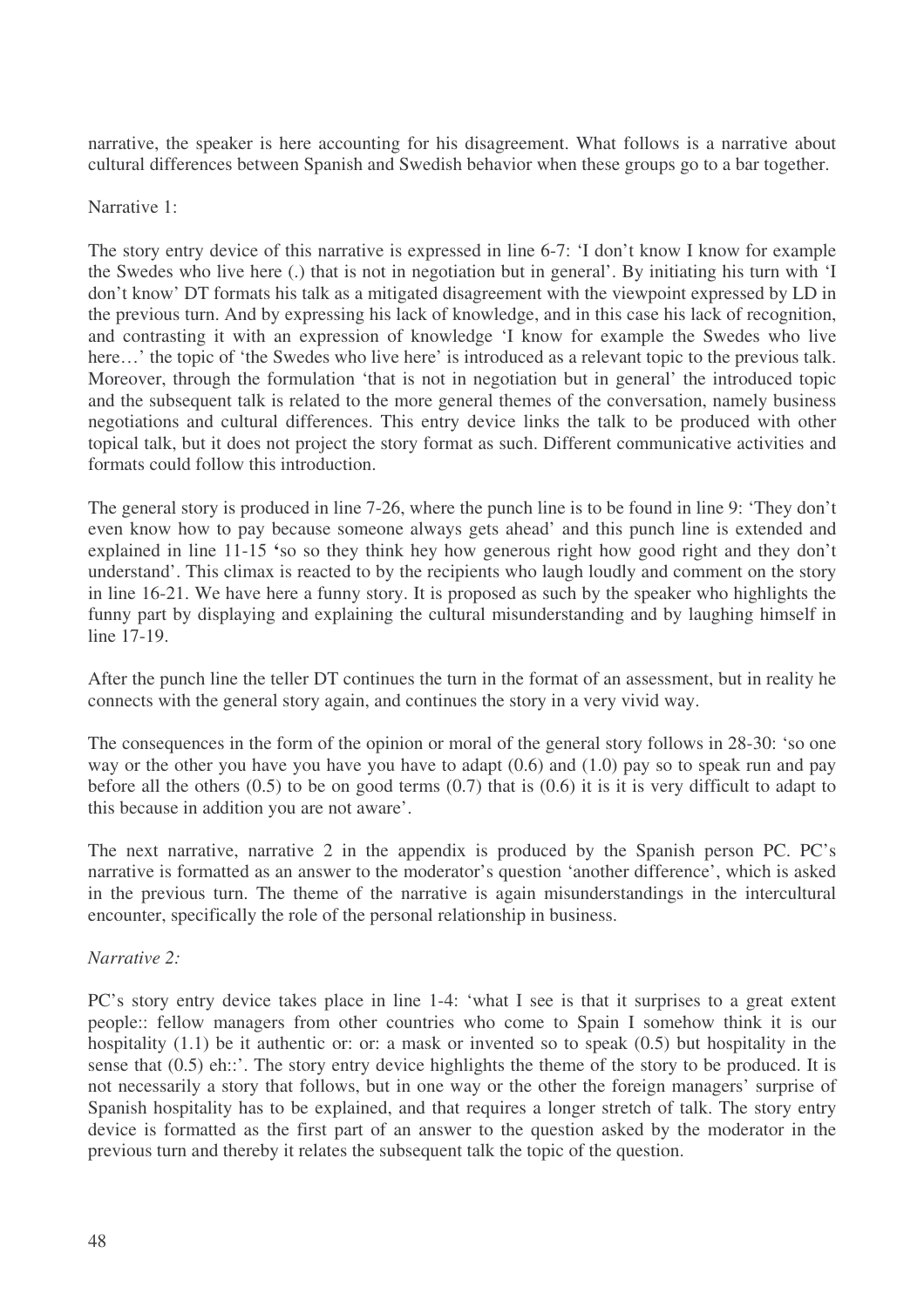The first part of the general story can be found in line 4-8: 'groups who come here you show up you fetch them you entertain them you this and that (0.7) if it is for two or three days (he laughs) it is something pom pom pom pom pom that is you treat them wonderfully'. The first part of the general story is followed by accounts for the explained behavior (line 8-14). And then, in line 15-18 the teller continues his general story, and produces so to speak the second part of it: 'I: well I have had many cases where thereafter they leave and they leave feeling kind of surprises right like (.) my God what people so they start something like writing letters (.) and they want sort of stay in contact (.) and they call and so on but well you are not really interested any more'. This second part of the general story is again followed by accounting (line 24-33), and by different kinds of participation from the recipients in the form of laughter and comments.

In line 35-38 the punch line of the general story is recycled again, in a very highlighted and entertaining way. This repetition was apparently elicited by the very loud laughter immediately before.

In line 46-50 a real story in the conversation analytical sense of the term is integrated into a long narrative. This new version of the point was probably also elicited by the loud and shared laughter of the recipients. It consists in the telling of a specific event, and here it exemplifies the general story which was produced and repeated immediately before: 'a while ago I had a group of managers here from different countries and mh: of course we did our utmost for them they came to Barcelona they wanted to know things see restaurants ..hh so we did our utmost for them (.) and afterwards the reply has been letters calls I don't know (.) I thought my God I cannot attend all'.

In line 50-59 we find a last recycling of the course of events of the stories already told. It is about another specific event, and it is framed as another concrete example of the general story. The point of the previously told stories is here repeated for the fourth time: 'I have eh: girls: from: eh: people from Japanese firms whom I met in Japan (0.5) maybe: 15 or 12 years ago (.) and they still write to me on me they write to me on my birthday they call me on my Saints day xx I don't know what they send me a photo from their wedding that is xxx like: hh.. it is enough but I I I cannot'.

In line 59-63 we find the opinion or moral of the total telling of the narrative: 'I really think in this we are we sin a little: (0.9) eh: I would not say we fake because when they are here we devote ourselves (0.7) but we devote ourselves eh: superficially and (hands: klap klap klap) to other things afterwards (.) that is you cannot devote yourself to to to: 500 persons (.) for a limited time yes (.) not for not for: ever'.

#### Construction of cultural identities

This culturally mixed group is characterized by a lot of negotiation between the participants about the involved identities. There is a constant negotiation about cultural commonality with reference to the shared experience as members of the international business environment in Spain, and at the same time a constant negotiation about cultural differences.

What is central in the narratives, in more analytical terms, is the suggested membership categories (mainly cultural groups) and their category bound activities and the positioning of the teller and the other participants in relation to the suggested categories or cultural groups. The negotiations about membership categories and positionings take place as well in the narratives as in the talk after the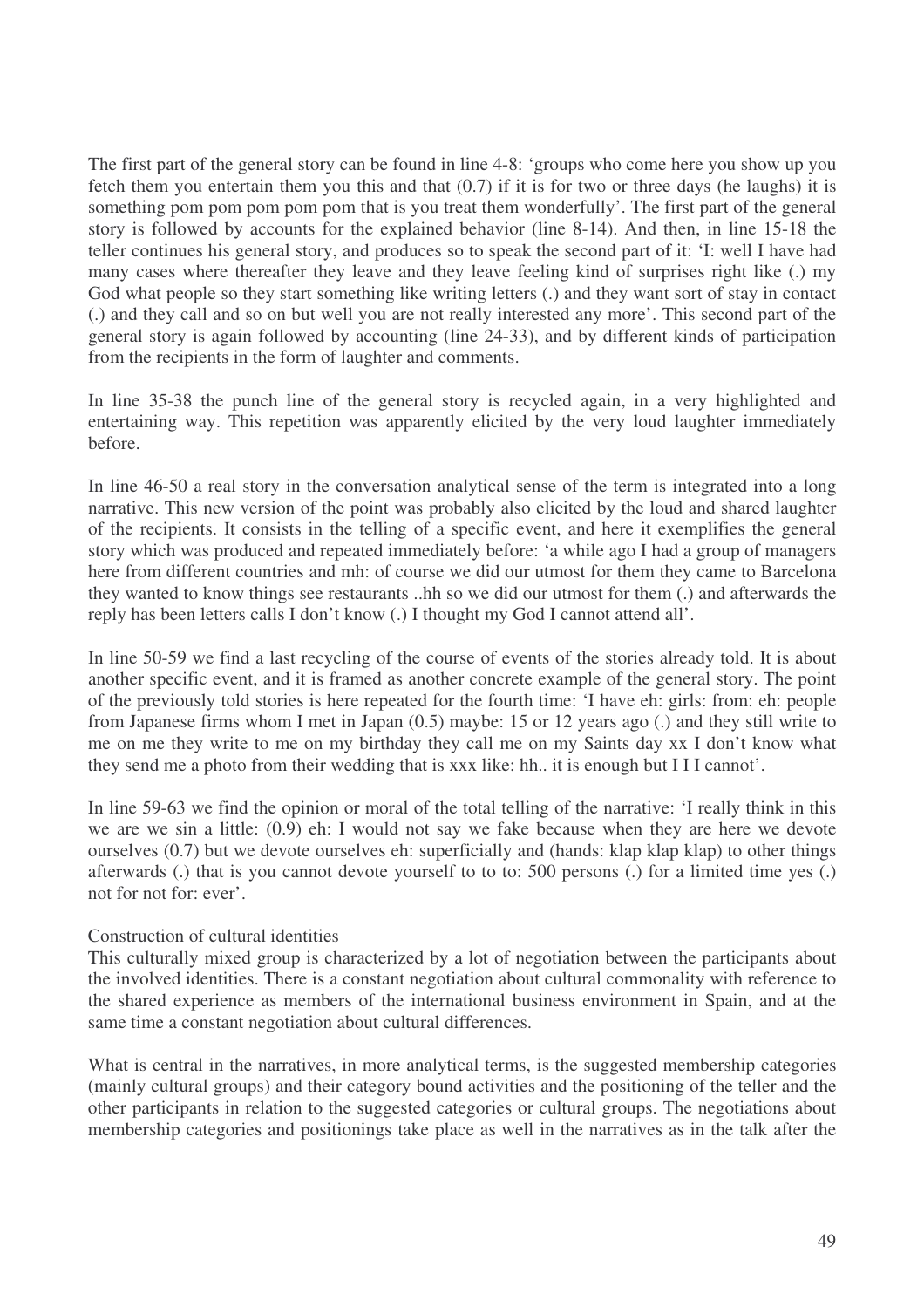narratives, where the other participants reject or accept the proposed categories and positionings. They can be supported, questioned, or explicitly challenged by the rest of the group.

Sacks, in his early work on membership categorization (1992) points to the existence and analysis of 'category-bound activities'. What is accomplished and emphasized by using the generic narrative form, is precisely the generalizability of the told experiences – the teller says: I have experienced this behaviour over and over again, and I believe this behaviour is bound to a certain cultural group. In the narratives analyzed, a certain kind of behavior is ascribed to the different cultural groups, e.g. 'the Swedes don't pay the bill when they go to a bar with Spaniards' or 'the Spaniards are great hosts, but they do not understand the personalization of the business contact as a sign of personal friendship, as the foreign business people do'.

In the narratives, the recipients' reactions after the completion of the narrative, show how they treat the proposed culturally generalizable experiences. At this place, next speakers question or support the proposed categorization of activities. In the first narrative, their objections imply that the cultural generalizability proposed by DT is not possible. In the next turn CC, an Italian business man says: " a mí me pasó esto en Suecia (.)", This happened to me in Sweden!! Thereby completely rejecting the DT's interpretation.

In the case of PC's narrative, the moral focuses on the theme of making friends, the social phenomenon of 'amiguismo' in Spain, and how this behavior causes misunderstandings in the intercultural meeting between managers. The question which is highlighted is: are we (the Spaniards) true or false friends, and the speaker concludes that to some extent the Spanish behavior is a false one. The next speakers connect to this question, and in doing this, they continue using the suggested membership categories Spaniards/foreigners and the positioning of the groups is to a large degree accepted - most explicitly by the Spaniards.

However, the construction of cultural identity seems to take place on two levels. On one level, the participants debate and verbalize explicitly their experiences with regard to different cultural groups. On the other level of the talk, they use more subtle forms of communication, such as laugh tokens and other kinds of micro level procedures/resources, thereby positioning themselves in relation to the ongoing talk and in relation to the other participants. These two levels of identity construction, seem to consist of complementary and highly coordinated procedures for interpersonal construction of identity.

Zimmerman (1998) works with three types of identities, which integrates identity construction on different levels of talk in accordance with the local moment-by-moment organization of interaction: 'Discourse identities' are assumed as participants engage in sequentially organized activities such as: story teller, story recipient, questioner, answerer. 'Situated identities' are 'brought into being and sustained by participants engaging in activities and respecting agendas that display an orientation to, and an alignment of, particular identity sets', for example caller and call-taker. 'Transportable identities' which 'travel with individuals across situations and are potentially relevant in and for any situation and in and for any spate of interaction' (p. 90-91), could be any physical or culturally based visible indicators of identity, which are made relevant in the interaction. Zimmerman makes the point that also situational and transportable identities are constructed through micro-level procedures.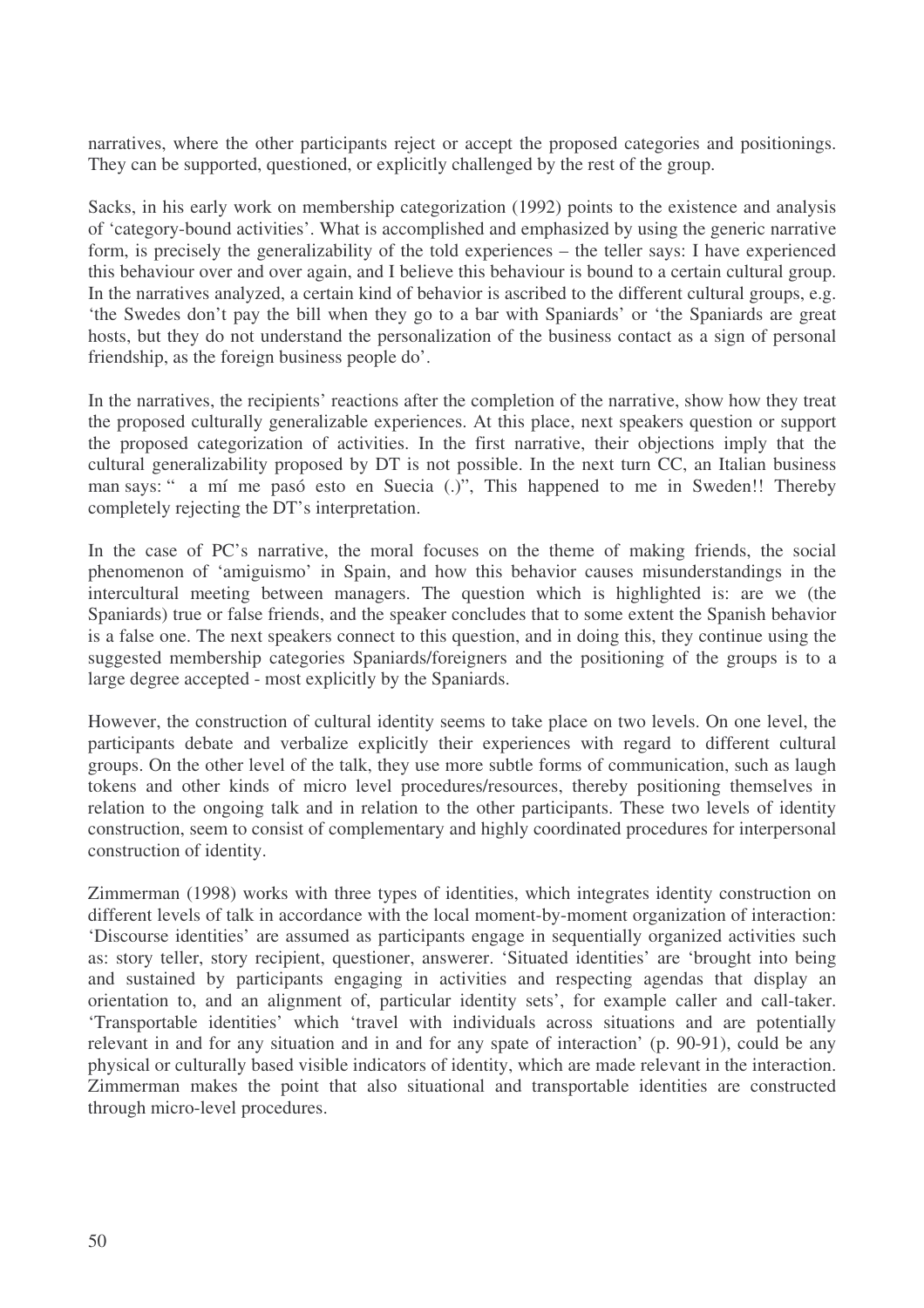In DT's and PC's narratives, it would be difficult to differentiate situational identities from transportable identities. The participants are constantly making cultural identities of themselves and others relevant in the talk, they are constructing an intercultural encounter, just as they were asked to by the researchers. In that way they are at the same time constructing their situational identities as focus group participants or interviewees. And they are doing it through the communicative resources at the micro-level as the following:

1. The teller automatically reveals his or her relationship to the cultural groups of the narrative by giving linguistic form to it. In the case of the Swedish speaker, DT, he carefully marks himself as a person who has certain insights and who does not identify with neither the Swedes nor the Spaniards of the narrative: 'I know for example the Swedes who live here ... they meet with Spaniards and ...' (line 6-7). He positions himself as a borderline member, he tends to see himself as a cultural mediator.

In the case of the Spanish speaker, PC, he does not position himself outside the established membership groups, on the contrary, he includes himself in the Spanish group of the narrative: 'what I see is that it surprises to a great extent people:: fellow managers from other countries who come to Spain I somehow think it is our hospitality' (line 1-2).

2. Laughter under the production of the narrative is another method for showing alignment or disalignment with the cultural groups being presented, and with the participating persons of the conversation.

In the case of the Spanish speaker, PC, the narrative is told from a Spanish perspective, and the Spanish contingent of the group finds the laughable peaks of the narrative very amusing, and they laugh very loudly, while the foreigners of the group, for example the Swede DT who plays an active part in the beginning, does not participate in the laughter as the telling recycles and the laughables tend to be more at the expense of the 'foreigners' of the narrative. In relation to line 38 where PC says 'and they think something like I have a friend in Spain and no it's a lie they have nothing', DT does not participate in the laughter, he does not react at all. It is not a unambiguous interpretation though, because another foreigner, the Russian business man, does participate with a long, braying laughter. But it obviously does not have the same heartfelt and intense quality as the laughter of the Spanish recipients. In the case of PC's narrative, he as a teller marks the Spanish group of the talk as an ingroup and the foreign group as an outgroup, the laughter in the beginning of the unit indicates alignment across the cultural backgrounds of the participants, but as the narrative develops, alignment predominantly occurs between the Spanish participants. Similar phenomena can be found in DT's narrative, and in other narratives of the material.

#### **Interactional narratives as an argumentational resource**

As an argumentational resource the narrative seems to be especially important to the debate of the group. In the focus group setting, it is characteristic that the participants try to reach agreement about the issues under debate (Myers, 1998), and the narrative seems to be decisive as a tool for coordinating or aligning the different opinions and experiences of the participants. Because it contains a whole package, it offers a sort of connection or link between experiences, opinions and frames of understanding, and the narrative sets the agenda of the talk for a long time. And because a specific frame of understanding is proposed in this format, it does much more work than a simple statement.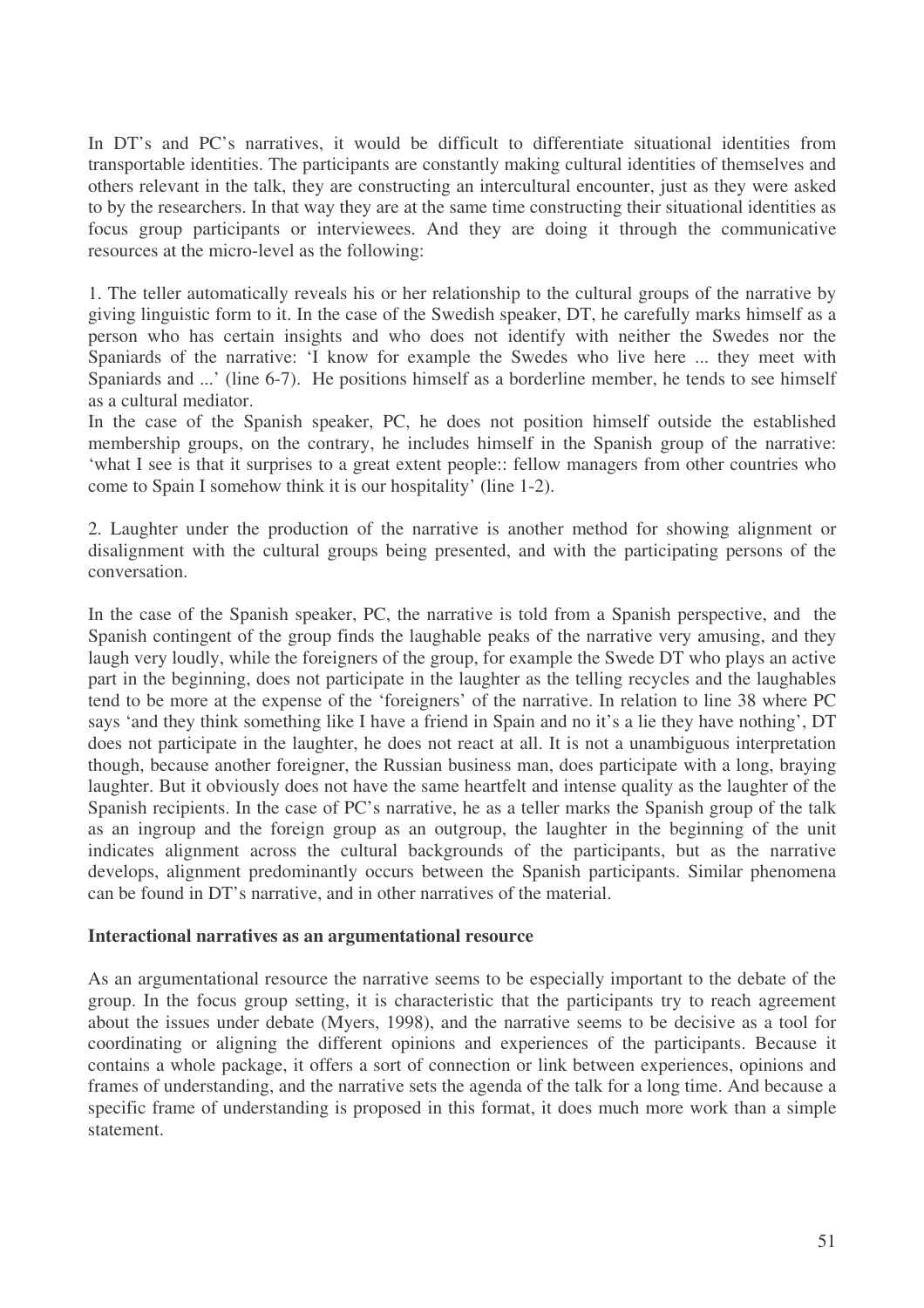#### **Conclusion**

In this paper I have looked into narratives found in focus group talk between nine business people of mixed cultural background, and tried to show my observations on two examples of interactional narratives. My main conclusions are the following:

#### *Organization of the narrative as argumentational unit*

It is suggested that the narrative is a unit, which contains a story entry device, a general story which presents the teller's repetitive experience, and an opinion or a moral, which is extracted from the general story.

As for stories, the interactional narrative is a collaborative production in which the teller and the recipients play an active part, but what differentiates the interactional narrative from a conversational story is the generalizability of the narrated experience and its integration into an argumentational unit.

The general story of the unit functions as evidence for the proposition, which is expressed as an opinion or a moral. In the case of the first narrative, the whole unit moreover functions as an account for a previously uttered disagreement.

Due to fact that the general story indicates personal experience, it cannot be questioned or rejected. What can be questioned in the following turns is the acceptability of the proposed opinion or moral and its generalizability of the told activities.

#### *Identity aspects of the narrative*

Identity is an issue which is constantly negotiated in this talk. The participants express explicitly their experiences and definitions of relevant cultural groups, thereby positioning themselves and the other participants in relation to the proposed identity groups. But the recipients of the narratives are also doing identity work, through the construction of alignment and disalignment in the talk – be it during the telling of the narrative or in their reactions to it after the narrative is completed. In the narratives analyzed, the respective cultural backgrounds of the participants are clearly reflected in their ways of contributing to the construction of discourse identities and transportable/cultural identities.

An interesting question is: To which extent can we speak of specific narrative methods for constructing identities? I believe that the micro level resources I have mentioned in the analysis can all be used in other communicative forms than the narrative. But the narrative format seems to be especially fitted for expressing temporal order and plot, and generic narratives are especially fitted for presenting category-bound activities, for example in relation to cultural categories.

Without doubt, narratives are an important communicative resource for organizing the world and its experiences for the participating group of international business people. But in relation to the cultural categorizations which take place in narratives, there seems to be a dilemma: we make sense by categorizing, but nobody likes to be categorized, at least not by cultural stereotypes – especially not if they are negative stereotypes.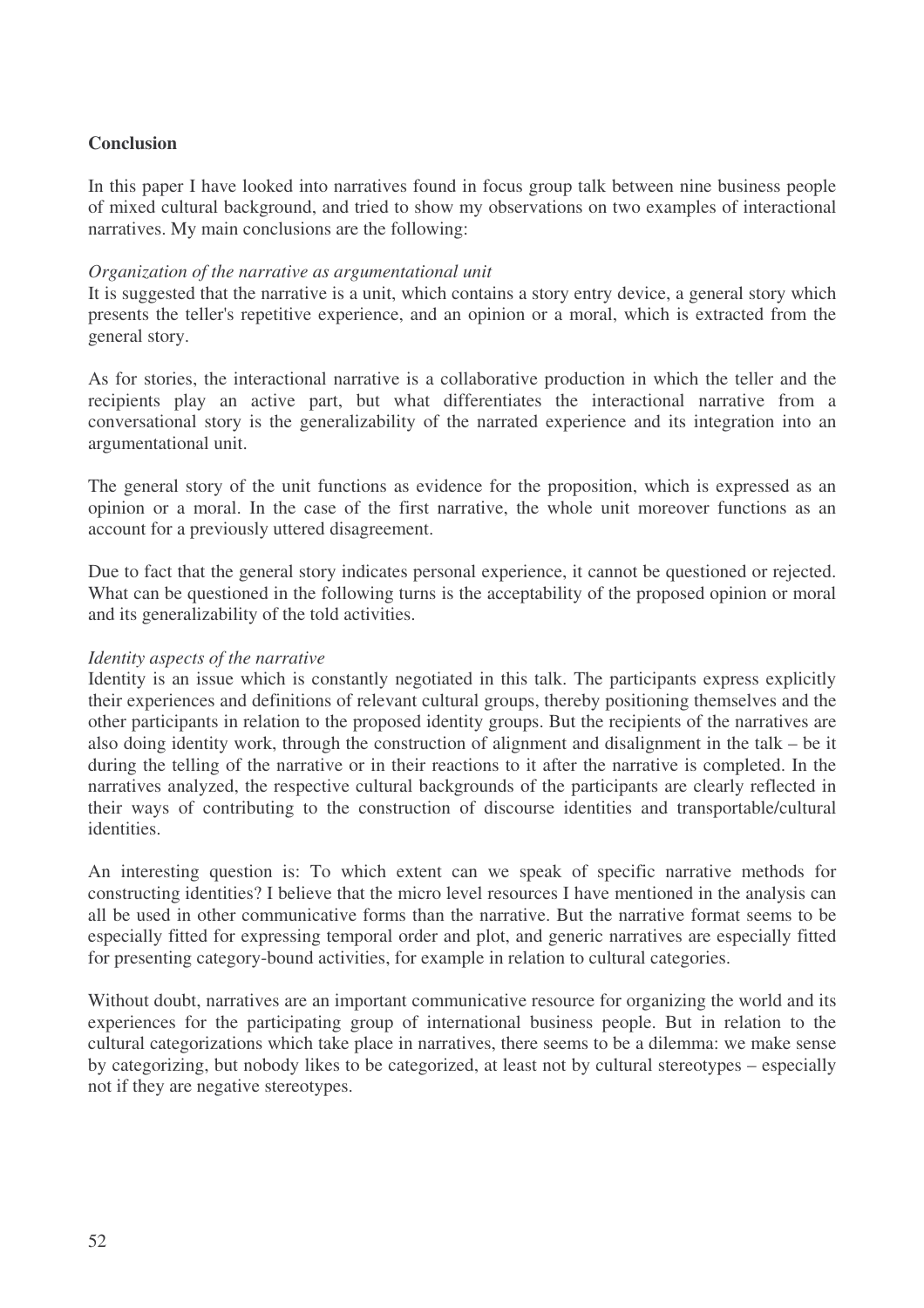## **Appendix**

Narrative 1

|     |             | DT: no no me digas que no hay diferencias culturales<br>don't don't tell me that there are no cultural differences |
|-----|-------------|--------------------------------------------------------------------------------------------------------------------|
|     |             | TH: ah bueno [no yo entendí otra casa tam]bién=                                                                    |
|     |             | oh well no I understood it differently too                                                                         |
|     | 3. DT:      | [heh heh heh]                                                                                                      |
|     |             | heh heh heh heh                                                                                                    |
|     |             | 4. LD: $=$ de[pende de nivel de::] capa de:: $(0.8)$ ciudad $(0.6)$                                                |
|     |             | <i>it depends on::</i><br>social::<br>town                                                                         |
|     |             | 5. PD: social=                                                                                                     |
|     |             | group                                                                                                              |
|     |             | 6. DT: = no sé yo sé por ejemplo los suecos que viven a $\int$ quí, (.) o sea no para negociar                     |
|     |             | I don't know I know for example the Swedes who live here that is not in negotiation                                |
| 7.  |             | pero en general, $(0.5)$ se encuentran con españoles, y entonces van al $\text{[bar, (1.1)]}$                      |
|     |             | but in general they meet with Spaniards and then they go to a bar                                                  |
| 8.  |             | $Y$ : ehm (0.7) y nunca pagan. (1.3) nunca pagan en el $\text{ap}$ tar, (.) no porque no quieran                   |
|     |             | AND: ehm and they never pay they never pay in a bar not because they don't want                                    |
| 9.  |             | pagar, porque (.) no saben ni cómo pa $\hat{\ }$ gar porque siempre se adelanta al $\downarrow$ guien.             |
|     |             | to pay because they don't even know how to pay because someone always gets ahead                                   |
| 10. |             | $( ): (0.7)$ huh huh [huh]<br>huh huh huh                                                                          |
|     | 11. DT:     | [entonces] entonces [creen huy] qué generosos $\hat{\Gamma}$ no? ((smiles))                                        |
|     |             | then then<br>they think hey how generous right                                                                     |
|     | $12. ( )$ : | $[hm \, m] ((cough))$                                                                                              |
|     |             | $hm \, m$                                                                                                          |
|     |             | 13. DT: qué bien $\text{r}$ no                                                                                     |
|     |             | how good right                                                                                                     |
|     | 14. LD:     | hmpf hhh hhh $((\text{language})') =$                                                                              |
|     |             | hmpf hhh hhh                                                                                                       |
|     | 15. DT:     | $=y$ no entienden y [y:]                                                                                           |
|     |             | and they don't understand and and:                                                                                 |
|     | 16. LD:     | $[yo( )]( )$ [igual]                                                                                               |
|     |             | $I( )$ ( <i>)</i> the same                                                                                         |
|     | 17. DT:     | [hah]                                                                                                              |
|     |             | hah                                                                                                                |
|     | $18.( )$ :  | [hhhhhh]                                                                                                           |
|     |             | hhhhhh                                                                                                             |
|     | 19. DT:     | [hah hah]                                                                                                          |
|     |             | hah hah                                                                                                            |
|     | $20.( )$ :  | [hhhh] hhh                                                                                                         |
|     |             | hhhh hhh                                                                                                           |
|     | 21. LD:     | no pagan [nada no]                                                                                                 |
|     |             | they don't pay anything no                                                                                         |
|     | 22. DT:     | [es horrible] porque entonces no sabes (.) $c$ ómo tienes que actuar. (0.8) no tienes                              |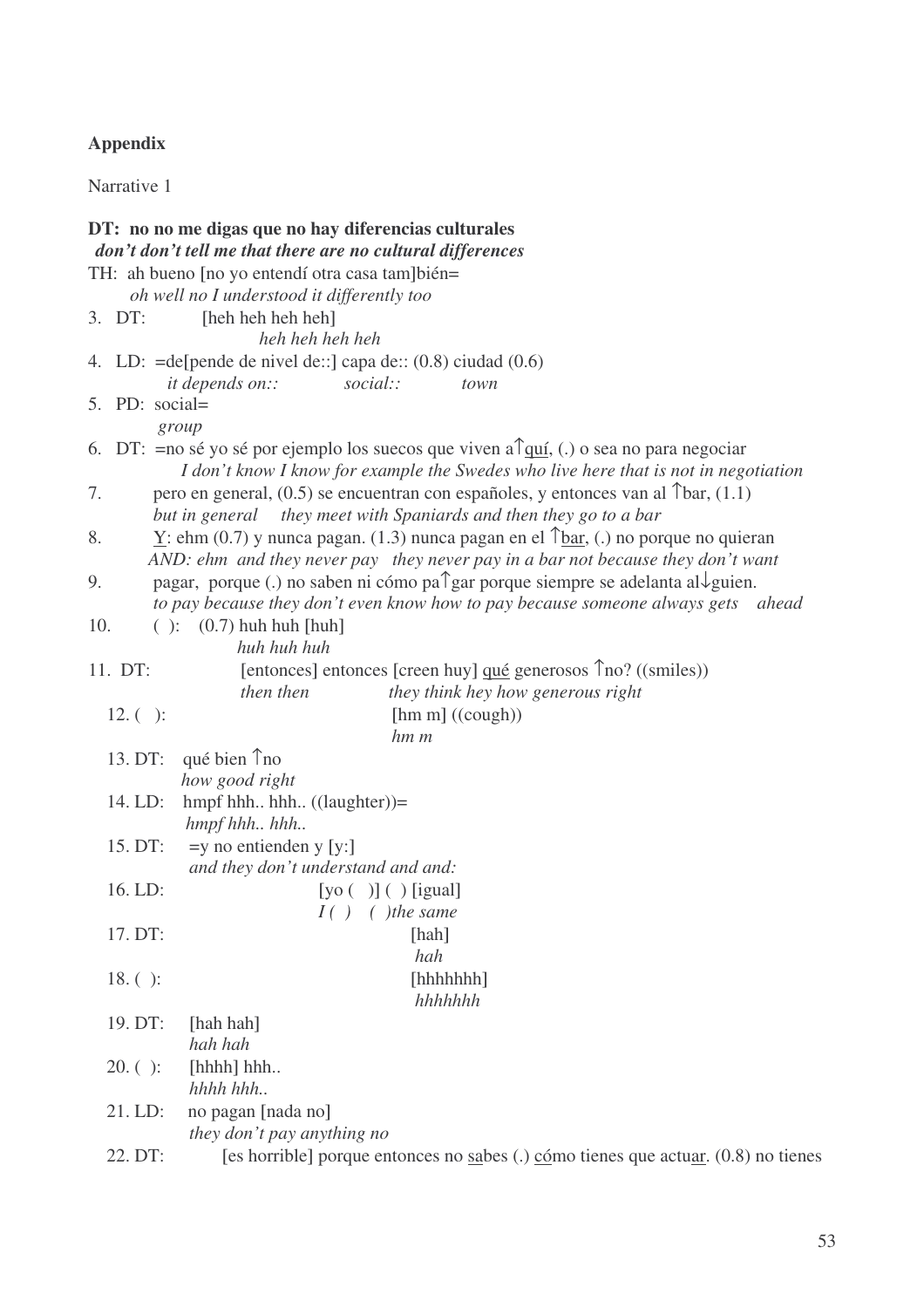|                                                                                     | <i>it is terrible because then you don't know how to behave</i><br>you don't have                             |  |  |  |
|-------------------------------------------------------------------------------------|---------------------------------------------------------------------------------------------------------------|--|--|--|
| 23.                                                                                 | ni idea. (.) y no sabes tampoco porque la () la gente te está empezando a mirar                               |  |  |  |
|                                                                                     | the slightest idea and nor do you know because people are beginning to dislike you                            |  |  |  |
| 24.                                                                                 | $\hat{\Gamma}$ mal, (0.7) y te están considerando un <u>rá</u> cano, ((smiles)) (1.0)                         |  |  |  |
|                                                                                     | and they consider you a slacker                                                                               |  |  |  |
| $25. ( )$ :                                                                         | hh heh [heh heh]                                                                                              |  |  |  |
|                                                                                     | hh heh heh heh                                                                                                |  |  |  |
| 26. DT:                                                                             | [y por <u>qué</u> ] no paga nunca $\int$ <sub>ese</sub> ,                                                     |  |  |  |
|                                                                                     | and why does that one never pay                                                                               |  |  |  |
| 27. JCB:                                                                            | hm hm ((cough)) (1.3)                                                                                         |  |  |  |
|                                                                                     | $hm$ $hm$                                                                                                     |  |  |  |
| 28. DT:                                                                             | entonces tienes tienes de alguna forma que adaptarte $(0.6)$ Y $(1.0)$ pagar                                  |  |  |  |
|                                                                                     | so one way or another you have you have you have to adapt AND pay                                             |  |  |  |
| 29.                                                                                 | digamos ir corriendo a pagar antes de todo el $\hat{\Gamma}$ mun $\downarrow$ do (0.5) para quedar bien (0.7) |  |  |  |
|                                                                                     | so to speak run and pay before all the others<br>to be on good terms                                          |  |  |  |
| 30.                                                                                 | o sea, $(0.6)$ es es muy difícil adaptarse a esto porque además no se nota, $(0.6)$                           |  |  |  |
|                                                                                     | that is it is very difficult to adapt to this because in addition you are not aware                           |  |  |  |
| Narrative 2                                                                         |                                                                                                               |  |  |  |
|                                                                                     |                                                                                                               |  |  |  |
| $P\Gamma$ vo la que veo que les sorprende bastante a a gente vejecutivos compañeros |                                                                                                               |  |  |  |

#### **PC: yo lo que veo que les sorprende bastante a a: gente:: ejecutivos compañeros** *what I see is that it surprises to a great extent people:: fellow managers*

|         | extranjeros que vienen a España un poco creo que es nuestra hospitali $\downarrow$ dad.  |
|---------|------------------------------------------------------------------------------------------|
|         | from other countries who come to Spain I somehow think it is our hospitality             |
|         | $(1.1)$ ya sea auténtica o: o: como máscara o fingida digamos. $(0.5)$ pero              |
|         | be it authentic or: or: as a mask or invented so to speak but                            |
|         | hospitalidad en el sentido de que, $(0.5)$ eh:: grupos que vienen a $\sqrt{quif}$ llegas |
|         | hospitality in the sense that $eh$ :: groups who come here you show up                   |
|         | los acoges los sacas los traes los enseñas los diviertes                                 |
|         | you fetch them you take them out you bring them you show them you entertain them         |
|         | los tal y tal? (0.7) si es para dos días o tres días eh hh. [heh heh heh es algo] (.)    |
|         | you this and that if it is for two or three days eh hh heh heh heh it is something       |
| 7. JCB: | [hah hah hah hah]                                                                        |
|         |                                                                                          |
|         | hah hah hah hah                                                                          |
|         | 8. PC: pom pom pom pom <u>Tpom</u> o sea los tratas de maravilla porque realmente        |
|         | pom pom pom pom pom that is you really treat them wonderfully                            |
|         | creo que nos sale del carácter si vienen aquí (0.7) [un]                                 |
|         | I really think this is our character if they come here                                   |
| 10. DT: | [hm] ((cough))                                                                           |
|         | hm                                                                                       |
|         | 11. PC: poco pasearlos enseñarles yo creo que nos gusta además nos divierte a nosotros   |
|         | take them out a little show them furthermore I think we like it we are entertained       |
| 12.     |                                                                                          |
|         | $[\underline{Y}$ :                                                                       |
| AND:    |                                                                                          |
| 13. DT: | [hay $\text{un}$ ] orgullo de [ser de $\sqrt{\text{auu}}$ de enseñarles]                 |
|         | there is a pride of being from here of showing them                                      |
| 14.     | las cosas=                                                                               |
|         |                                                                                          |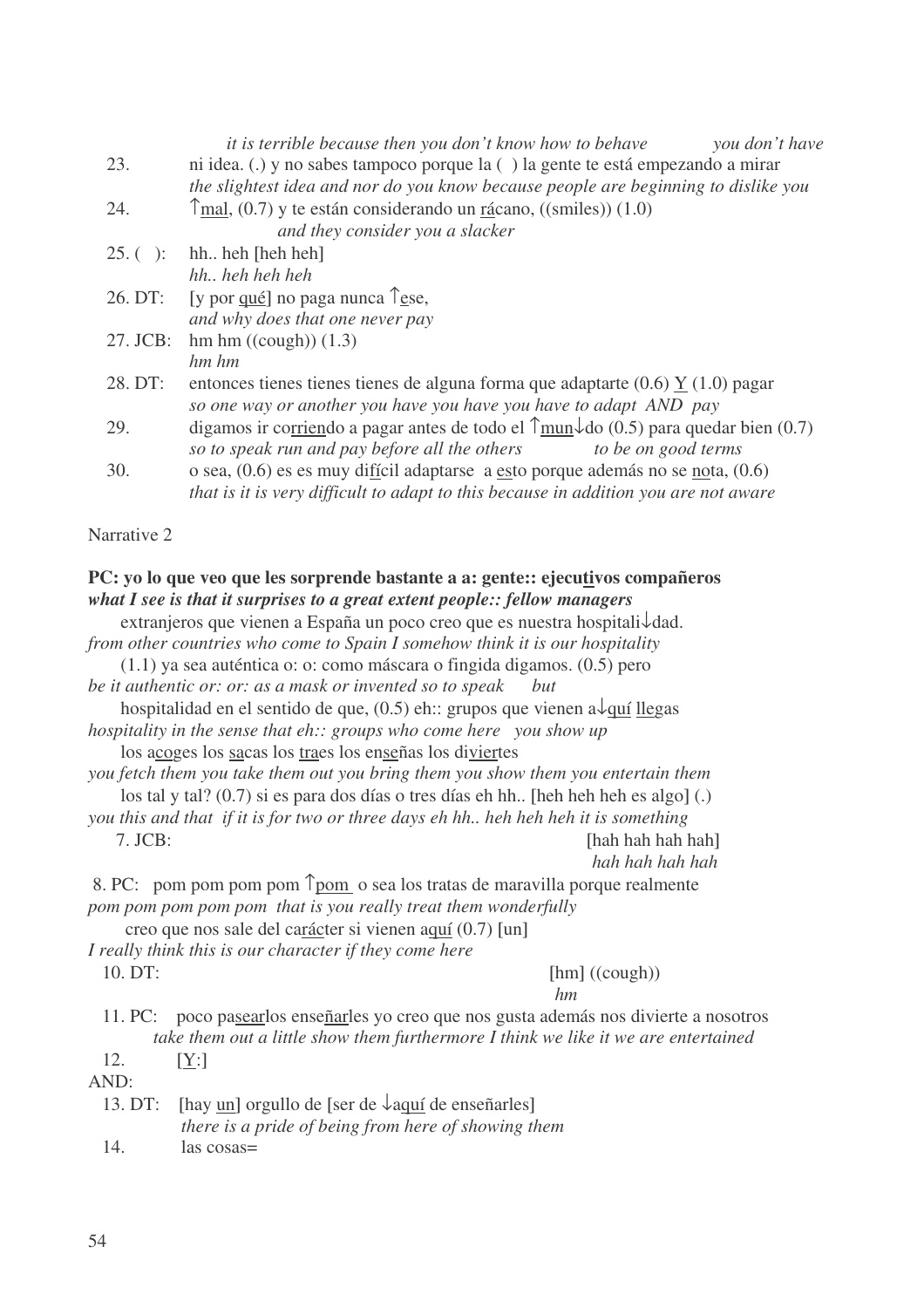#### *the things*

15. PC: =claro y yo: pues he tenido muchos casos de que luego se van y se van como *of course and I: well I have had many cases where thereafter they leave and they leave* 16. sorprendidos no, como (.) Dios mío que gente entonces empiezan como escribir cartas feeling kind of surprised right like my God what people so they start something like writing letters 17. (.) *y quieren como mantener el contacto* (.) *y llaman y tal pero bueno y tú como que* and they want sort of stay in contact and they call and so on but well and you *18. ya no estás interesado.* (.) and you are not really interested any more *19. LD: heh heh* [*heh heh heh heh*] heh heh heh heh heh heh *20. DT:* [*hah hah hah hah*] hah hah hah hah *21. AC:* [*hah hah hah hah hhah*] [*hah hah*] hah hah hah hah hhah hah hah *22. PC:* [*tengo que*] I have to *23. AC: hah hah hah* ( )*=* hah hah hah 24. PC:  $=$ exacto *ya los he pa* $\downarrow$ *sea* $\uparrow$ *do y se han*  $\downarrow$ *i* $\uparrow$ *do* exactly I have already taken them out and they are gone *25. DT: cumplido=* done *26. PC: =mira ya* [*vien*] look others *27. DT:* [( )] *te escriben* ( ) they write to you *28. PC: exacto vienen otro*[*s, dentro de dos sema*↑*nas*] exactly others come already within two weeks *29. D:* [*hhihh hihh hihh ..hh*] hhihh hihh hihh ..hh *30. AC:* [*heh heh heh heh*] heh heh heh heh *31. PC: no estoy para atender a todo el mundo o*↓*ye*, [*ya ya se*] I cannot attend to the whole world listen they should already already *32. D:* [*hihh hihh hihh*] hihh hihh hihh *33. PC: pueden dar por contentos* be satisfied *34. AC: hehh hehhh hehh hehh* [*hehh hehh hehh hehh hehh hehh*] hehh hehhh hehh hehh hehh hehh hehh hehh hehh hehh *35. PC:* [*los pobres quedan como agrade*]*ci*[*dos no*] the poor creatures fell sort of grateful right *36. LD:* [*hehh*] *hehh hehh* hehh hehh hehh *37.* [*hehh*] hehh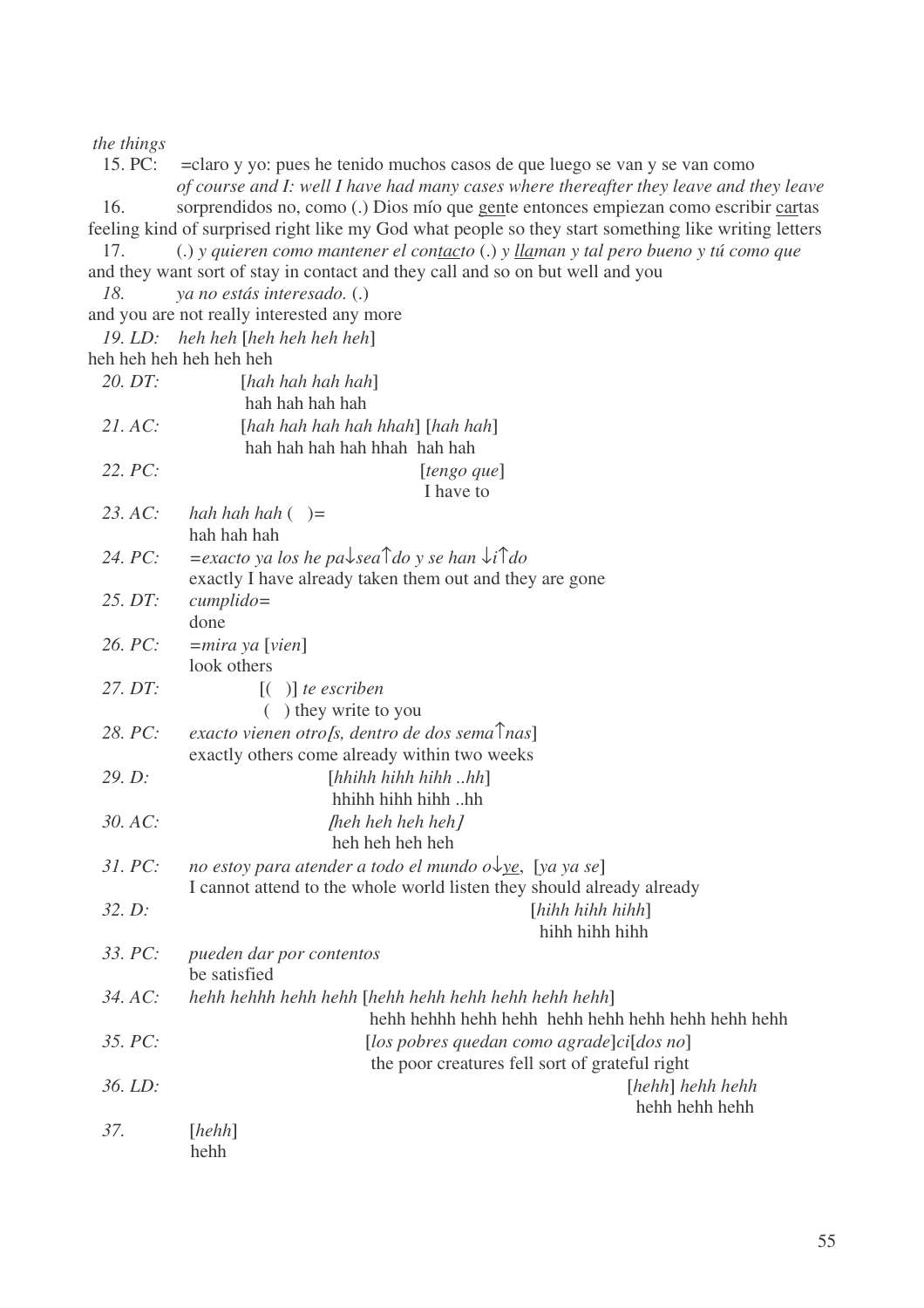| 38. PC:            | [y cre]en como tengo un amigo en España y no no mentira no tienen [nada (<br>$\mathcal{L}$<br>and they think something like I have a friend in Spain and no no it's a lie they have<br>nothing $( )$ |
|--------------------|------------------------------------------------------------------------------------------------------------------------------------------------------------------------------------------------------|
| 39. LD:            | $\cdot$ <sup>o</sup> *[heh heh heh heh hh]* $\cdot$                                                                                                                                                  |
|                    | hah hah hah hah hah                                                                                                                                                                                  |
| $40.()$ :          | [hab hab hah hh. hh.]                                                                                                                                                                                |
|                    | hah hah hah hah                                                                                                                                                                                      |
| 41. AC:            | [hah hah hah hah hah hah] <sup>1</sup>                                                                                                                                                               |
|                    | hah hah hah hah hah                                                                                                                                                                                  |
| 42. $PC:$          | pero                                                                                                                                                                                                 |
|                    | but                                                                                                                                                                                                  |
| $43.$ LD:          | $.$ hh                                                                                                                                                                                               |
|                    | $.$ hh                                                                                                                                                                                               |
| 44. PC:            | (es [un poco por esto) ( ) (.) (<br>$\mid$ no]                                                                                                                                                       |
|                    | it is somehow due to this $( ) ( )$ right                                                                                                                                                            |
| 45. LD:            | [heh heh heh heh heh heh]                                                                                                                                                                            |
|                    | heh heh heh heh                                                                                                                                                                                      |
| 46. PC:            | que hace poco he tenido aquí un grupo de ejecutivos de varios pa $\int$ ises y                                                                                                                       |
|                    | a while ago I had a group here of managers from different countries and                                                                                                                              |
| 47.                | mh: claro nos hemos desvivido por ellos venían a Barcelona querían conocer                                                                                                                           |
|                    | mh: of course we did our utmost for them they came to Barcelona they wanted to know                                                                                                                  |
| 48.                | cosas querían ver restaurantes hh bien como que nos hemos desvivido por ellos (.)                                                                                                                    |
|                    | things they wanted to see restaurants hh so we did our utmost for them                                                                                                                               |
| 49.                | luego la respuesta ha sido de cArtas llamAdas no sé qué (.) yo pensaba Dios mío                                                                                                                      |
|                    | and afterwards the reply has been letters calls I don't know what I thought my God                                                                                                                   |
| 50.                | no puedo atenderlos a todos o sea y eso mh: me ha pasado es la: ten $\log o(.)$ eh:                                                                                                                  |
| I can't attend all | in other words and this mh: happened to me it is the I have eh:                                                                                                                                      |
| 51.                | chicas: de: eh: gente de empresas japonesas que conocí en Ja $\hat{\phi}$ pón (0.5) hace como:                                                                                                       |
| 52.                | girls from eh people from Japanese firms whom I met in Japan maybe:<br>15 años, o doce años, (.) y aún me escriben por mi por me me escriben por mi                                                  |
|                    | 15 or 12 years ago and they still write to me on me me they write to me on my                                                                                                                        |
| 53.                | cumpleaños me lla[man por mi santo: () no sé qué me mandan una foto de la boda]                                                                                                                      |
|                    | birthday they call me on my saint's day () I don't know they send me a photo from their wedding                                                                                                      |
| 54. AC:            | [hh., hah, hah, hah, hah, hah, hah]                                                                                                                                                                  |
|                    | hh hah hah hah hah hah hah                                                                                                                                                                           |
| 55. PC:            | o sea $[$ ( $)$ como: $]$                                                                                                                                                                            |
|                    | that is $( )$ like                                                                                                                                                                                   |
| 56. $( )$ :        | $[heh\,heh]$                                                                                                                                                                                         |
|                    | heh heh                                                                                                                                                                                              |
| 57. PC:            | hh ya pero                                                                                                                                                                                           |
|                    | hh it is enough but                                                                                                                                                                                  |
| 58. $( )$ :        | huh huh [huh]                                                                                                                                                                                        |
|                    | huh huh huh                                                                                                                                                                                          |
| 59. PC:            | $[n n]$ n:: no puedo, o sea realmente yo creo que en esto somos pecamos un                                                                                                                           |
|                    | that is I really think in this we are we sin a<br>I I I cannot                                                                                                                                       |

 $<sup>1</sup>$  In these lines, we have here massive laughter and it is impossible to differentiate all the voices. The video camera only</sup> covers some of the participants.